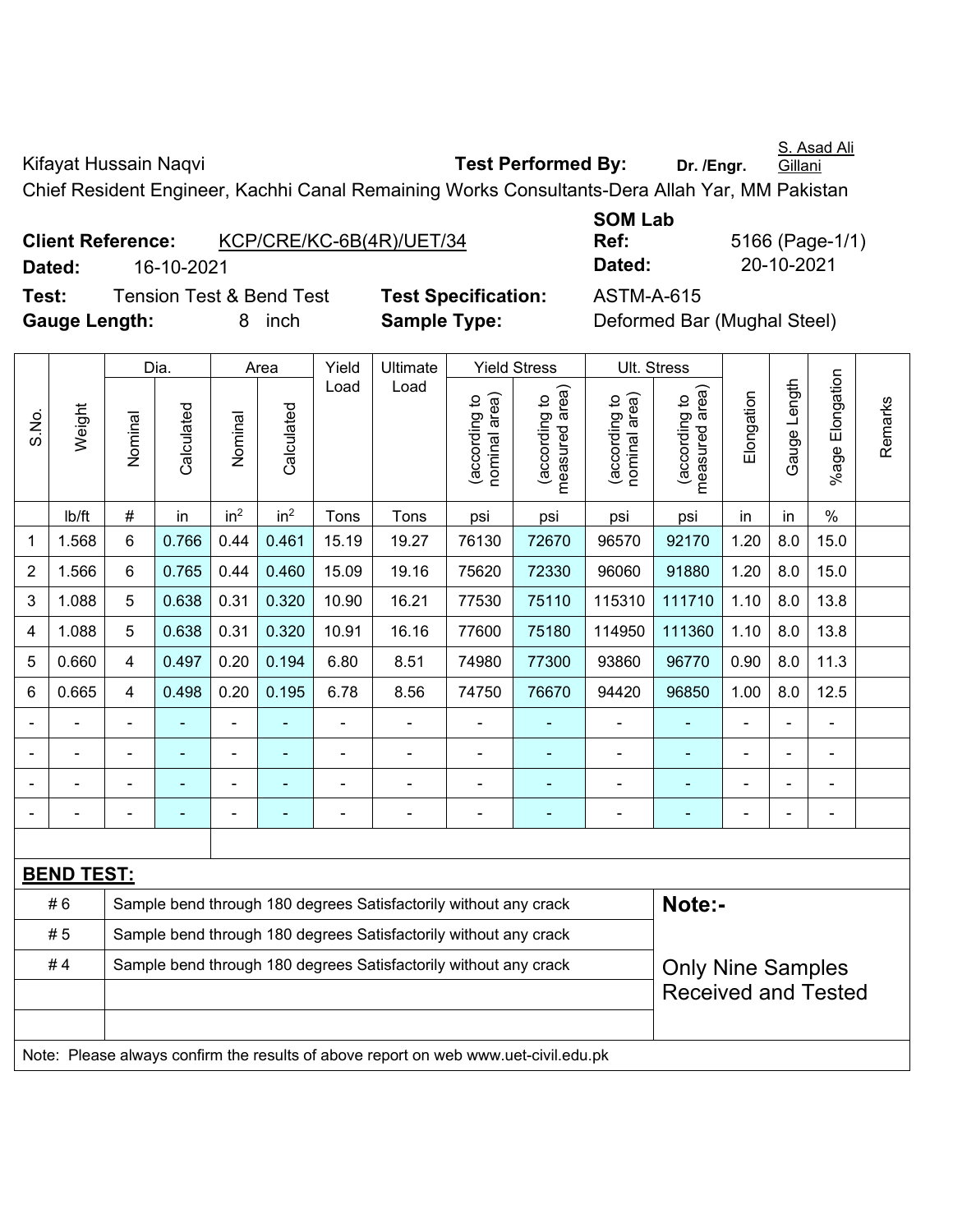Maj Adnan khalid<sup>®</sup> **Test Performed By:** Dr. /Engr. **Gillani** Dy Dir MTL, DHA Sector-A, Block Commercial Ph-VI, Lahore Cantt. (M/S Construct)

**Client Reference:** 408/241/Estb/Lab/146/05 **Dated:** 20-10-2021 **Dated:** 20-10-2021 **Test:** Tension Test & Bend Test **Test Specification:** ASTM-A-615

**Gauge Length:** 8 inch **Sample Type:** Deformed Bar (Kamran Steel)

**SOM Lab Ref:** 5167 (Page-1/1)

|                |                   |                          | Dia.           |                          | Area            | Yield          | Ultimate       |                                | <b>Yield Stress</b>             | Ult. Stress                    |                                    |                          |                 |                 |         |
|----------------|-------------------|--------------------------|----------------|--------------------------|-----------------|----------------|----------------|--------------------------------|---------------------------------|--------------------------------|------------------------------------|--------------------------|-----------------|-----------------|---------|
| S.No.          | Weight            | Nominal                  | Calculated     | Nominal                  | Calculated      | Load           | Load           | nominal area)<br>(according to | measured area)<br>(according to | nominal area)<br>(according to | area)<br>(according to<br>measured | Elongation               | Length<br>Gauge | %age Elongation | Remarks |
|                | lb/ft             | $\#$                     | in             | in <sup>2</sup>          | in <sup>2</sup> | Tons           | Tons           | psi                            | psi                             | psi                            | psi                                | in                       | in              | $\%$            |         |
| 1              | 2.655             | 8                        | 0.997          | 0.79                     | 0.780           | 28.24          | 36.77          | 78830                          | 79840                           | 102650                         | 103960                             | 1.20                     | 8.0             | 15.0            |         |
| $\overline{2}$ | 2.668             | 8                        | 0.999          | 0.79                     | 0.784           | 28.54          | 37.00          | 79680                          | 80290                           | 103300                         | 104090                             | 1.20                     | 8.0             | 15.0            |         |
| 3              | 1.499             | $6\phantom{a}$           | 0.749          | 0.44                     | 0.441           | 13.30          | 18.93          | 66680                          | 66530                           | 94880                          | 94670                              | 1.30                     | 8.0             | 16.3            |         |
| 4              | 1.494             | 6                        | 0.748          | 0.44                     | 0.439           | 13.12          | 18.40          | 65760                          | 65910                           | 92230                          | 92440                              | 1.30                     | 8.0             | 16.3            |         |
|                |                   | $\overline{\phantom{0}}$ | $\blacksquare$ | $\blacksquare$           | $\blacksquare$  |                | $\blacksquare$ | $\blacksquare$                 | $\blacksquare$                  |                                | $\blacksquare$                     | $\blacksquare$           | $\blacksquare$  | $\blacksquare$  |         |
|                |                   |                          |                |                          |                 |                | $\blacksquare$ |                                |                                 |                                |                                    | $\overline{\phantom{0}}$ | ۰               |                 |         |
|                |                   | $\blacksquare$           | ۰              |                          | ٠               |                | ۰              | $\blacksquare$                 |                                 |                                |                                    | $\blacksquare$           | $\blacksquare$  |                 |         |
|                |                   | $\blacksquare$           | ۰              | $\blacksquare$           | ۰               |                | $\blacksquare$ | $\blacksquare$                 |                                 |                                | ۰                                  | $\blacksquare$           | $\blacksquare$  | $\blacksquare$  |         |
|                |                   | $\blacksquare$           | ۰              | $\overline{\phantom{0}}$ | ۰               |                | $\blacksquare$ | $\blacksquare$                 | $\blacksquare$                  |                                | ۰                                  | $\blacksquare$           | $\blacksquare$  | $\blacksquare$  |         |
|                |                   |                          | $\blacksquare$ |                          |                 | $\overline{a}$ | $\overline{a}$ | $\overline{a}$                 |                                 | -                              | ۰                                  | $\blacksquare$           | $\blacksquare$  | $\blacksquare$  |         |
|                |                   |                          |                |                          |                 |                |                |                                |                                 |                                |                                    |                          |                 |                 |         |
|                | <b>BEND TEST:</b> |                          |                |                          |                 |                |                |                                |                                 |                                |                                    |                          |                 |                 |         |

| # 8 | Sample bend through 180 degrees Satisfactorily without any crack                    | Note:-                     |
|-----|-------------------------------------------------------------------------------------|----------------------------|
| #6  | Sample bend through 180 degrees Satisfactorily without any crack                    |                            |
|     |                                                                                     | <b>Only Six Samples</b>    |
|     |                                                                                     | <b>Received and Tested</b> |
|     |                                                                                     |                            |
|     | Note: Please always confirm the results of above report on web www.uet-civil.edu.pk |                            |

S. Asad Ali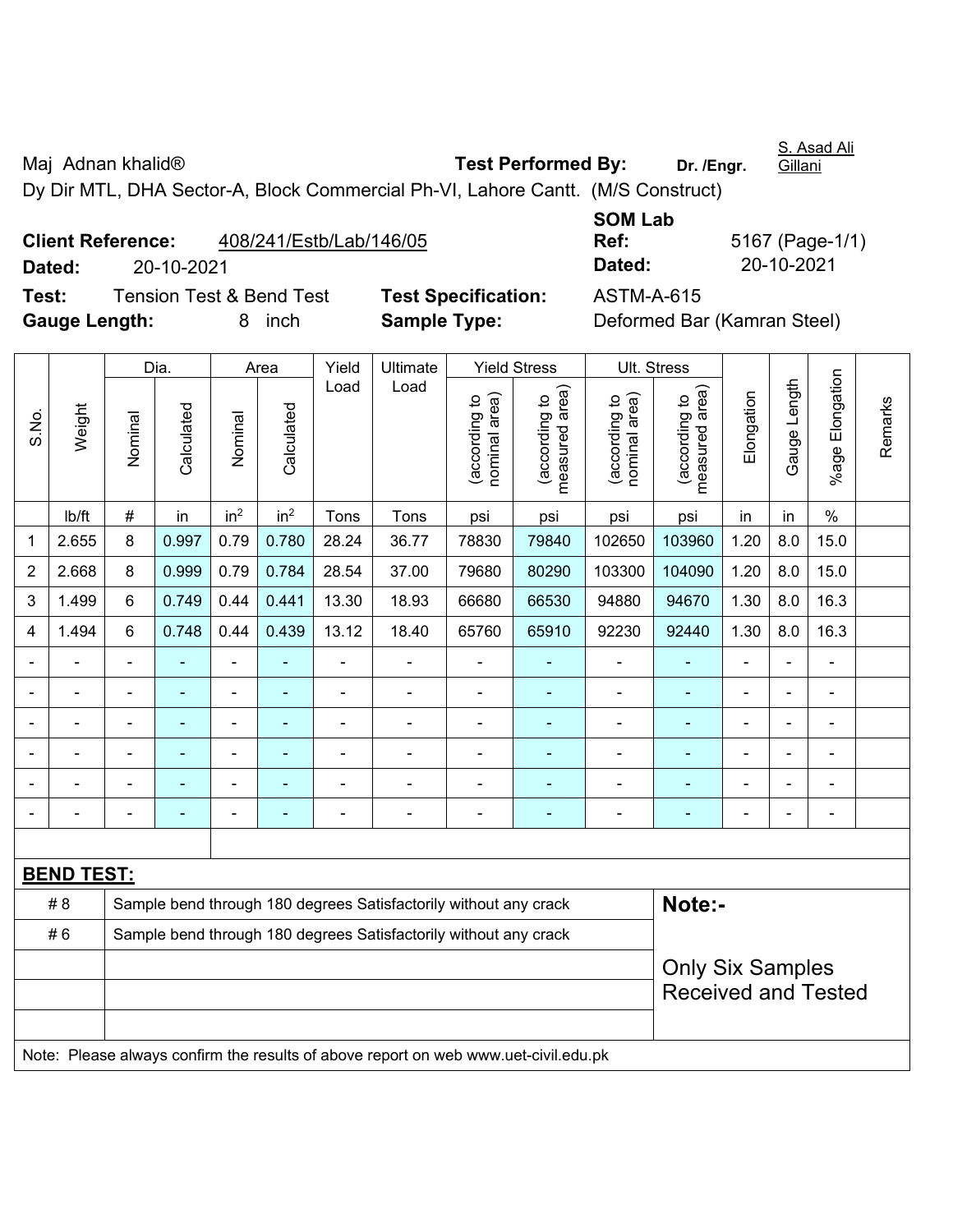Abdul Ghafar **Test Performed By:** Dr. /Engr.

S. Asad Ali Gillani

Project Manager Liberty Builders, Lahore

# **Client Reference:** ST/UET/ 20211020-A **Dated:** 20-10-2021 **Dated:** 20-10-2021

**Test:** Tension Test & Bend Test **Test Specification:** ASTM-A-615 **Gauge Length:** 8 inch **Sample Type:** Deformed Bar (Batala Premium)

| <b>SOM Lab</b> |           |
|----------------|-----------|
| Ref:           | 5168(P    |
| Dated:         | $20 - 10$ |

<sup>2</sup>age-1/1)

|                |                          |                         | Dia.           |                 | Area                     | Yield | <b>Ultimate</b>                                                                     |                                | <b>Yield Stress</b>             |                                | Ult. Stress                                            |            |                          |                 |         |
|----------------|--------------------------|-------------------------|----------------|-----------------|--------------------------|-------|-------------------------------------------------------------------------------------|--------------------------------|---------------------------------|--------------------------------|--------------------------------------------------------|------------|--------------------------|-----------------|---------|
| S.No.          | Weight                   | Nominal                 | Calculated     | Nominal         | Calculated               | Load  | Load                                                                                | (according to<br>nominal area) | (according to<br>measured area) | (according to<br>nominal area) | (according to<br>measured area)                        | Elongation | Gauge Length             | %age Elongation | Remarks |
|                | Ib/ft                    | $\#$                    | in             | in <sup>2</sup> | in <sup>2</sup>          | Tons  | Tons                                                                                | psi                            | psi                             | psi                            | psi                                                    | in         | in                       | $\%$            |         |
| $\mathbf{1}$   | 0.647                    | $\overline{\mathbf{4}}$ | 0.492          | 0.20            | 0.190                    | 5.96  | 8.89                                                                                | 65760                          | 69220                           | 98020                          | 103180                                                 | 1.10       | 8.0                      | 13.8            |         |
| $\overline{2}$ | 0.639                    | $\overline{4}$          | 0.489          | 0.20            | 0.188                    | 5.71  | 8.51                                                                                | 62950                          | 66970                           | 93860                          | 99850                                                  | 1.10       | 8.0                      | 13.8            |         |
| 3              | 0.635                    | $\overline{4}$          | 0.488          | 0.20            | 0.187                    | 5.56  | 8.48                                                                                | 61270                          | 65520                           | 93530                          | 100030                                                 | 1.00       | 8.0                      | 12.5            |         |
|                |                          | $\blacksquare$          | ÷              | $\blacksquare$  |                          |       | $\blacksquare$                                                                      | $\blacksquare$                 |                                 | $\blacksquare$                 | $\blacksquare$                                         | ÷,         | $\blacksquare$           | $\blacksquare$  |         |
|                | $\overline{\phantom{a}}$ | $\blacksquare$          | $\blacksquare$ | $\blacksquare$  | $\blacksquare$           | ÷     | $\blacksquare$                                                                      | $\blacksquare$                 | ÷                               | $\blacksquare$                 | $\blacksquare$                                         | ÷,         | $\blacksquare$           | $\blacksquare$  |         |
|                | ä,                       | $\blacksquare$          | $\blacksquare$ | $\blacksquare$  | $\overline{\phantom{a}}$ | ÷     | ä,                                                                                  | $\blacksquare$                 | ÷                               | $\blacksquare$                 | $\blacksquare$                                         | ä,         | $\blacksquare$           | ÷,              |         |
|                |                          |                         | $\blacksquare$ | ä,              |                          |       | $\blacksquare$                                                                      |                                |                                 | $\blacksquare$                 | ÷,                                                     |            |                          |                 |         |
|                |                          | $\blacksquare$          | $\blacksquare$ | ÷               |                          | ÷     | $\frac{1}{2}$                                                                       |                                |                                 | ÷                              | ä,                                                     | ä,         | L,                       | ÷,              |         |
|                |                          | -                       | $\blacksquare$ | ÷               |                          | -     | $\frac{1}{2}$                                                                       | $\blacksquare$                 |                                 | ÷                              | ٠                                                      | Ē,         | $\overline{\phantom{a}}$ | ÷,              |         |
|                |                          | $\blacksquare$          | $\blacksquare$ | $\blacksquare$  | $\overline{\phantom{a}}$ | ÷     | $\qquad \qquad \blacksquare$                                                        | $\overline{\phantom{a}}$       | ÷                               | ۰                              | $\blacksquare$                                         | ۰          | $\overline{\phantom{a}}$ | ÷,              |         |
|                |                          |                         |                |                 |                          |       |                                                                                     |                                |                                 |                                |                                                        |            |                          |                 |         |
|                | <b>BEND TEST:</b>        |                         |                |                 |                          |       |                                                                                     |                                |                                 |                                |                                                        |            |                          |                 |         |
|                | #4                       |                         |                |                 |                          |       | Sample bend through 180 degrees Satisfactorily without any crack                    |                                |                                 |                                | Note:-                                                 |            |                          |                 |         |
|                |                          |                         |                |                 |                          |       |                                                                                     |                                |                                 |                                |                                                        |            |                          |                 |         |
|                |                          |                         |                |                 |                          |       |                                                                                     |                                |                                 |                                | <b>Only Four Samples</b><br><b>Received and Tested</b> |            |                          |                 |         |
|                |                          |                         |                |                 |                          |       |                                                                                     |                                |                                 |                                |                                                        |            |                          |                 |         |
|                |                          |                         |                |                 |                          |       | Note: Please always confirm the results of above report on web www.uet-civil.edu.pk |                                |                                 |                                |                                                        |            |                          |                 |         |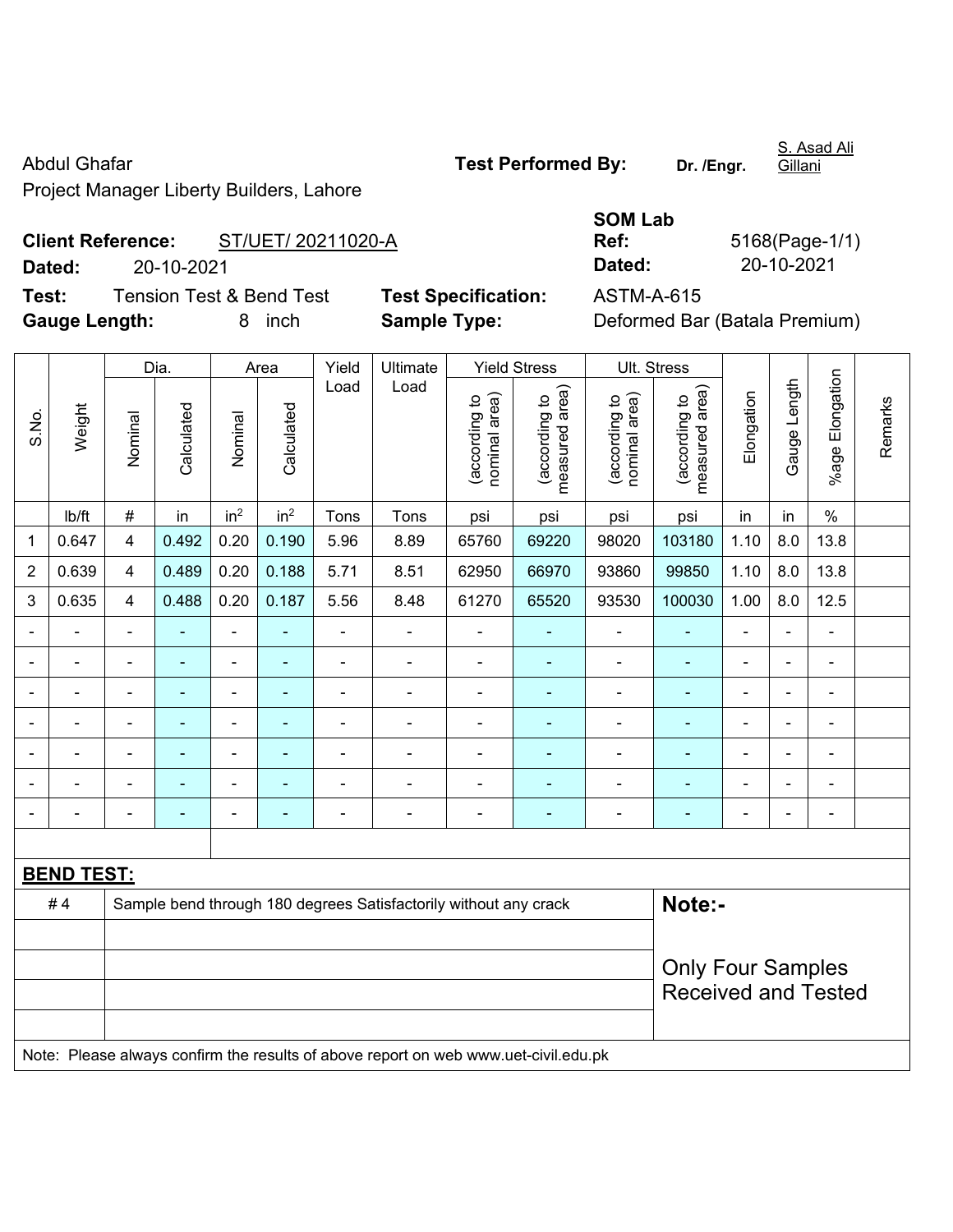Abdul Ghafar **Test Performed By:** Dr. /Engr.

S. Asad Ali Gillani

Project Manager Liberty Builders, Lahore

## **Client Reference:** ST/UET/ 20211020 **Dated:** 20-10-2021 **Dated:** 20-10-2021 **Test:** Tension Test & Bend Test **Test Specification:** ASTM-A-615

**Gauge Length:** 8 inch **Sample Type:** Deformed Bar (Batala Premium)

| <b>SOM Lab</b> |                |
|----------------|----------------|
| Ref:           | 5169(Page-1/1) |
| Dated:         | 20-10-2021     |

|                          |                   | Dia.    |            |                 | Area                                                             | Yield | Ultimate                                                                            | <b>Yield Stress</b>            |                                               | Ult. Stress                    |                                                         |                |              |                 |         |
|--------------------------|-------------------|---------|------------|-----------------|------------------------------------------------------------------|-------|-------------------------------------------------------------------------------------|--------------------------------|-----------------------------------------------|--------------------------------|---------------------------------------------------------|----------------|--------------|-----------------|---------|
| S.No.                    | Weight            | Nominal | Calculated | Nominal         | Calculated                                                       | Load  | Load                                                                                | (according to<br>nominal area) | (according to  <br>measured area)<br>measured | nominal area)<br>(according to | (according to<br>measured area)                         | Elongation     | Gauge Length | %age Elongation | Remarks |
|                          | lb/ft             | $\#$    | in         | in <sup>2</sup> | in <sup>2</sup>                                                  | Tons  | Tons                                                                                | psi                            | psi                                           | psi                            | psi                                                     | in             | in           | $\%$            |         |
| 1                        | 1.537             | 6       | 0.759      | 0.44            | 0.452                                                            | 14.58 | 21.00                                                                               | 73070                          | 71130                                         | 105260                         | 102460                                                  | 1.30           | 8.0          | 16.3            |         |
| $\overline{2}$           | 1.534             | 6       | 0.758      | 0.44            | 0.451                                                            | 14.24 | 20.64                                                                               | 71380                          | 69640                                         | 103470                         | 100940                                                  | 1.10           | 8.0          | 13.8            |         |
| 3                        | 1.500             | 6       | 0.749      | 0.44            | 0.441                                                            | 13.73 | 19.98                                                                               | 68830                          | 68670                                         | 100150                         | 99920                                                   | 1.30           | 8.0          | 16.3            |         |
| 4                        | 0.661             | 4       | 0.497      | 0.20            | 0.194                                                            | 5.78  | 9.07                                                                                | 63740                          | 65710                                         | 100050                         | 103140                                                  | 1.10           | 8.0          | 13.8            |         |
| 5                        | 0.662             | 4       | 0.498      | 0.20            | 0.195                                                            | 5.71  | 8.99                                                                                | 62950                          | 64570                                         | 99150                          | 101690                                                  | 1.20           | 8.0          | 15.0            |         |
| 6                        | 0.666             | 4       | 0.500      | 0.20            | 0.196                                                            | 5.98  | 9.30                                                                                | 65990                          | 67330                                         | 102520                         | 104610                                                  | 13.8           |              |                 |         |
|                          |                   |         |            | ä,              |                                                                  |       | L,                                                                                  |                                |                                               | ä,                             | $\blacksquare$                                          |                |              |                 |         |
|                          |                   |         |            | $\blacksquare$  |                                                                  |       | $\blacksquare$                                                                      | $\blacksquare$                 |                                               |                                |                                                         |                |              |                 |         |
|                          |                   |         | ۰          | $\overline{a}$  |                                                                  |       | $\overline{\phantom{0}}$                                                            | $\blacksquare$                 |                                               | ٠                              | ۰                                                       |                |              |                 |         |
| $\overline{\phantom{a}}$ |                   |         | ۰          | ÷,              |                                                                  |       | ä,                                                                                  | $\blacksquare$                 | ٠                                             | ä,                             | $\blacksquare$                                          | $\blacksquare$ |              | $\blacksquare$  |         |
|                          |                   |         |            |                 |                                                                  |       |                                                                                     |                                |                                               |                                |                                                         |                |              |                 |         |
|                          | <b>BEND TEST:</b> |         |            |                 |                                                                  |       |                                                                                     |                                |                                               |                                |                                                         |                |              |                 |         |
|                          | #6                |         |            |                 |                                                                  |       | Sample bend through 180 degrees Satisfactorily without any crack                    |                                |                                               |                                | Note:-                                                  |                |              |                 |         |
|                          | #4                |         |            |                 | Sample bend through 180 degrees Satisfactorily without any crack |       |                                                                                     |                                |                                               |                                |                                                         |                |              |                 |         |
|                          |                   |         |            |                 |                                                                  |       |                                                                                     |                                |                                               |                                | <b>Only Eight Samples</b><br><b>Received and Tested</b> |                |              |                 |         |
|                          |                   |         |            |                 |                                                                  |       | Note: Please always confirm the results of above report on web www.uet-civil.edu.pk |                                |                                               |                                |                                                         |                |              |                 |         |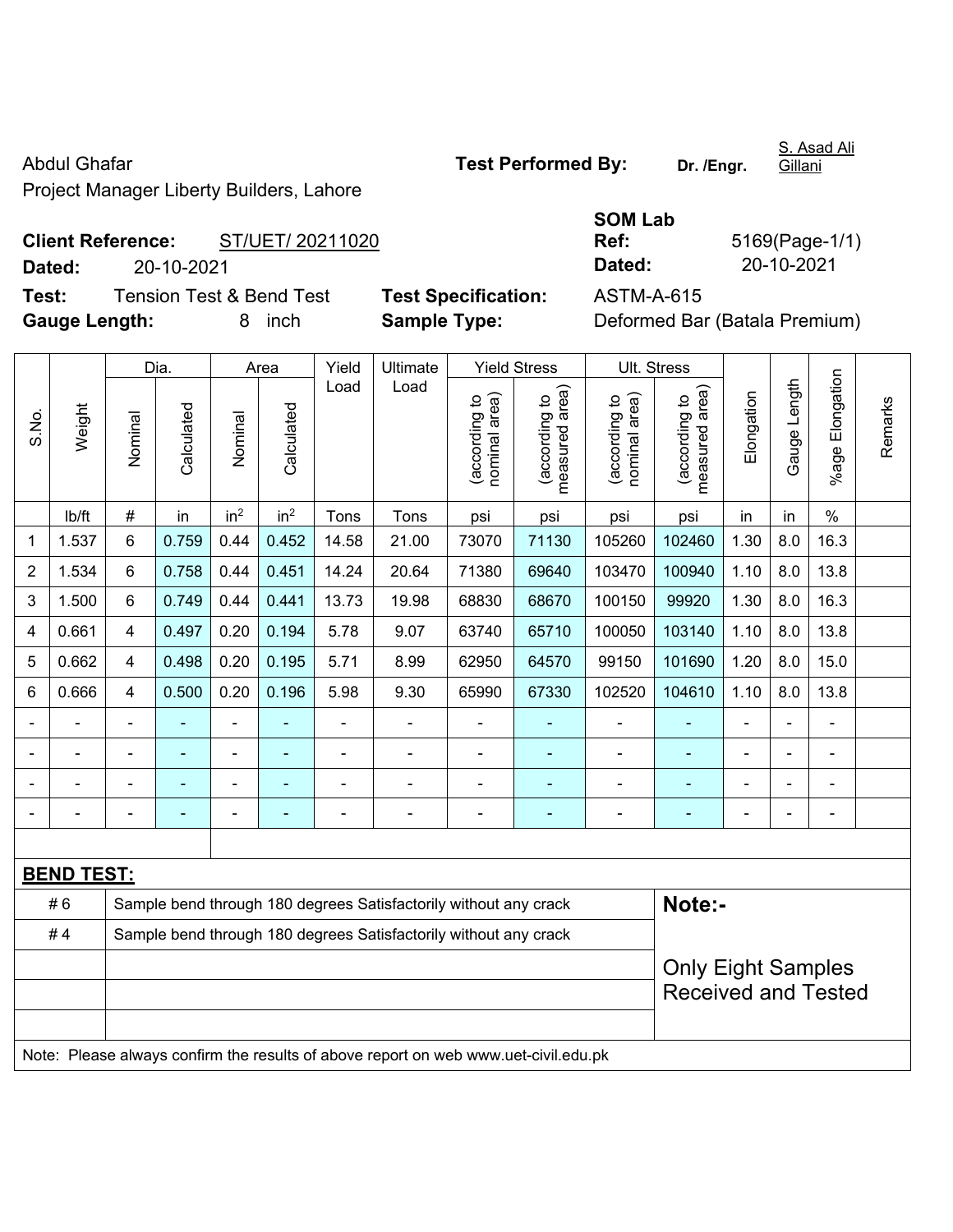S. Asad Ali **Gillani** 

Qaisar Abbas **Test Performed By:** Dr. /Engr.

Team Leader, Rice Field Road International Impex (Pvt.) Ltd., Aesthetic Engineering International

**Client Reference:** TL/RFR/01 **Dated:** 18-10-2021 **Dated:** 20-10-2021 **Test:** Tension Test & Bend Test **Test Specification:** ASTM-A-615 **Gauge Length:** 8 inch **Sample Type:** Deformed Bar (Kamran Steel)

**SOM Lab Ref:** 5170 (Page-1/1)

|                |                   |                           | Dia.                     |                          | Area            | Yield          | Ultimate                                                                            |                                | <b>Yield Stress</b>             |                                | Ult. Stress                     |                |                          |                 |         |
|----------------|-------------------|---------------------------|--------------------------|--------------------------|-----------------|----------------|-------------------------------------------------------------------------------------|--------------------------------|---------------------------------|--------------------------------|---------------------------------|----------------|--------------------------|-----------------|---------|
| S.No.          | Weight            | Nominal                   | Calculated               | Nominal                  | Calculated      | Load           | Load                                                                                | nominal area)<br>(according to | (according to<br>measured area) | nominal area)<br>(according to | measured area)<br>(according to | Elongation     | Gauge Length             | %age Elongation | Remarks |
|                | lb/ft             | #                         | in                       | in <sup>2</sup>          | in <sup>2</sup> | Tons           | Tons                                                                                | psi                            | psi                             | psi                            | psi                             | in             | in                       | $\%$            |         |
| 1              | 0.684             | 4                         | 0.506                    | 0.20                     | 0.201           | 6.73           | 8.99                                                                                | 74190                          | 73820                           | 99150                          | 98650                           | 1.30           | 8.0                      | 16.3            |         |
| $\overline{2}$ | 0.678             | 4                         | 0.503                    | 0.20                     | 0.199           | 6.63           | 8.89                                                                                | 73070                          | 73440                           | 98020                          | 98510                           | 1.20           | 8.0                      | 15.0            |         |
|                | ä,                | ä,                        | ÷,                       | ÷,                       | ۰               | ä,             | ÷                                                                                   |                                |                                 | ÷,                             | $\blacksquare$                  | L,             | $\overline{\phantom{0}}$ | ÷,              |         |
|                |                   |                           | $\overline{\phantom{a}}$ | $\blacksquare$           |                 |                | ä,                                                                                  |                                |                                 | $\blacksquare$                 | $\blacksquare$                  |                |                          |                 |         |
|                | $\overline{a}$    |                           | -                        | ۰                        |                 |                |                                                                                     |                                |                                 | ÷                              |                                 | ÷              | $\blacksquare$           | ۰               |         |
| ٠              | $\overline{a}$    |                           | ۰                        | ۰                        |                 | $\blacksquare$ | $\blacksquare$                                                                      |                                |                                 | -                              | $\blacksquare$                  | ä,             | $\frac{1}{2}$            | ÷               |         |
| $\blacksquare$ | $\blacksquare$    | $\blacksquare$            | ۰                        | $\overline{\phantom{0}}$ | ۰               | $\blacksquare$ | $\blacksquare$                                                                      | $\blacksquare$                 | $\overline{\phantom{a}}$        | ۰                              | $\blacksquare$                  | ä,             | $\frac{1}{2}$            | ÷               |         |
|                | ä,                | $\blacksquare$            | ٠                        | ÷,                       | $\blacksquare$  | $\blacksquare$ | ÷                                                                                   | Ē,                             | $\blacksquare$                  | ÷,                             | $\blacksquare$                  | $\blacksquare$ | ä,                       | ÷,              |         |
|                |                   |                           | $\blacksquare$           | $\blacksquare$           |                 |                | $\blacksquare$                                                                      | $\blacksquare$                 |                                 | ÷                              | $\blacksquare$                  |                | ä,                       | $\blacksquare$  |         |
|                |                   |                           |                          | ÷                        |                 | $\blacksquare$ | $\blacksquare$                                                                      |                                |                                 | ÷                              |                                 | ä,             | $\blacksquare$           | $\blacksquare$  |         |
|                |                   |                           |                          |                          |                 |                |                                                                                     |                                |                                 |                                |                                 |                |                          |                 |         |
|                | <b>BEND TEST:</b> |                           |                          |                          |                 |                |                                                                                     |                                |                                 |                                |                                 |                |                          |                 |         |
|                | #4                |                           |                          |                          |                 |                | Sample bend through 180 degrees Satisfactorily without any crack                    |                                |                                 |                                | Note:-                          |                |                          |                 |         |
|                |                   |                           |                          |                          |                 |                |                                                                                     |                                |                                 |                                |                                 |                |                          |                 |         |
|                |                   | <b>Only Three Samples</b> |                          |                          |                 |                |                                                                                     |                                |                                 |                                |                                 |                |                          |                 |         |
|                |                   |                           |                          |                          |                 |                |                                                                                     |                                |                                 |                                | <b>Received and Tested</b>      |                |                          |                 |         |
|                |                   |                           |                          |                          |                 |                | Note: Please always confirm the results of above report on web www.uet-civil.edu.pk |                                |                                 |                                |                                 |                |                          |                 |         |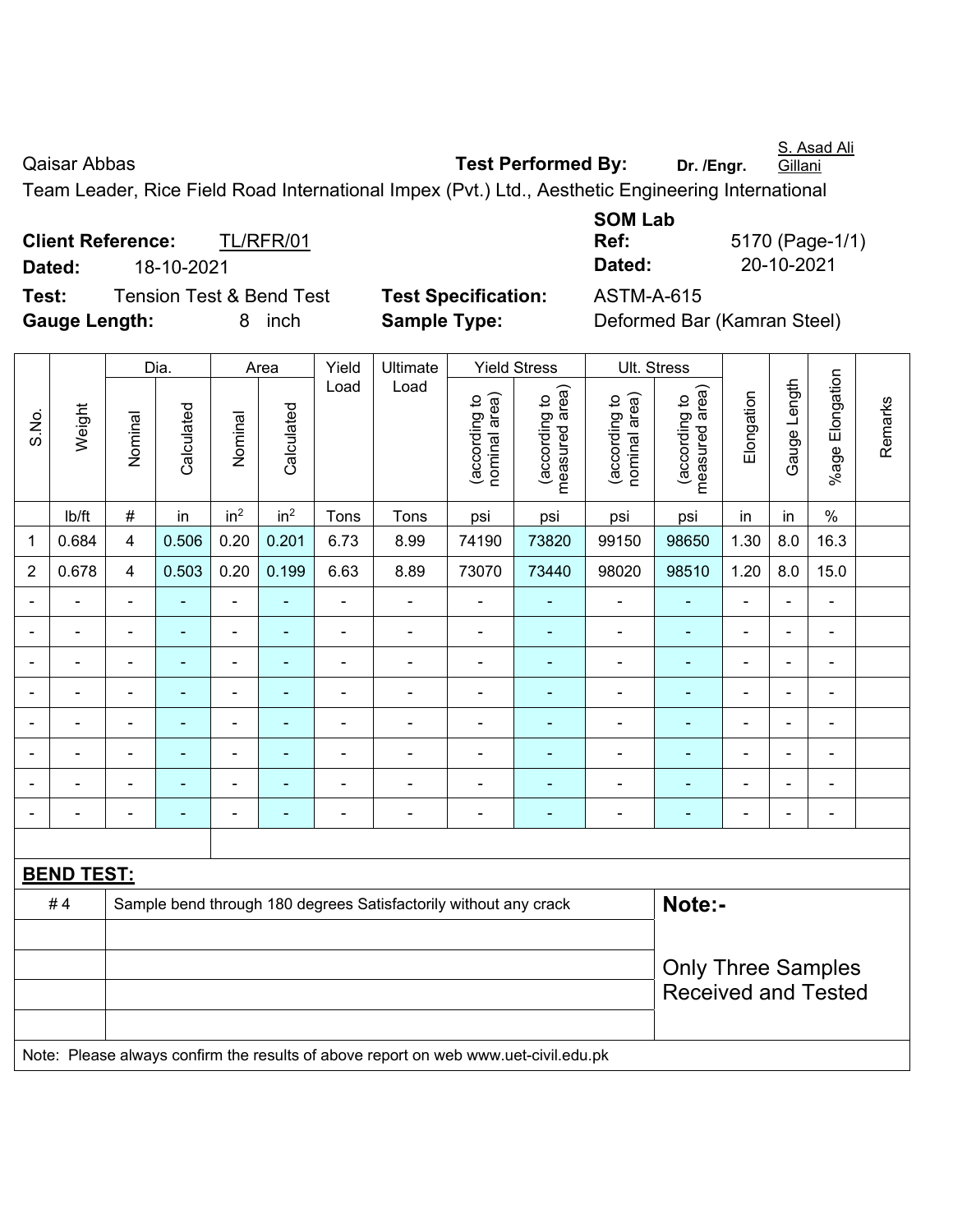DM Consortium, Lahore

Manager Purchase **Test Performed By:** Dr. /Engr.

S. Asad Ali Gillani

**Client Reference:** Nil

**Dated:** 20-10-2021 **Dated:** 20-10-2021

**Test:** Tension Test & Bend Test **Test Specification: Gauge Length:** 8 inch **Sample Type:** Deformed Bar

| <b>SOM Lab</b> |                 |
|----------------|-----------------|
| Ref:           | 5171 (Page-1/1) |
| Dated:         | 20-10-2021      |
| ASTM-A-615     |                 |
| Defermed Der   |                 |

|                |                                                                                     |                          | Dia.           |                 | Area            | Yield                    | Ultimate                                                         |                                | <b>Yield Stress</b>             |                                | Ult. Stress                     |                |                          |                              |         |
|----------------|-------------------------------------------------------------------------------------|--------------------------|----------------|-----------------|-----------------|--------------------------|------------------------------------------------------------------|--------------------------------|---------------------------------|--------------------------------|---------------------------------|----------------|--------------------------|------------------------------|---------|
| S.No.          | Weight                                                                              | Nominal                  | Calculated     | Nominal         | Calculated      | Load                     | Load                                                             | nominal area)<br>(according to | measured area)<br>(according to | nominal area)<br>(according to | measured area)<br>(according to | Elongation     | Gauge Length             | %age Elongation              | Remarks |
|                | lb/ft                                                                               | $\#$                     | in             | in <sup>2</sup> | in <sup>2</sup> | Tons                     | Tons                                                             | psi                            | psi                             | psi                            | psi                             | in             | in                       | $\frac{0}{0}$                |         |
| 1              | 1.451                                                                               | 6                        | 0.736          | 0.44            | 0.426           | 12.61                    | 15.70                                                            | 63210                          | 65280                           | 78690                          | 81270                           | 1.30           | 8.0                      | 16.3                         |         |
| $\overline{2}$ | 0.695                                                                               | $\overline{4}$           | 0.510          | 0.20            | 0.204           | 7.49                     | 9.63                                                             | 82620                          | 81000                           | 106230                         | 104140                          | 1.30           | 8.0                      | 16.3                         |         |
|                |                                                                                     |                          |                | $\overline{a}$  |                 | ÷                        |                                                                  |                                |                                 |                                | ٠                               |                |                          |                              |         |
|                |                                                                                     |                          | $\blacksquare$ | $\blacksquare$  |                 | ä,                       | $\blacksquare$                                                   | L,                             |                                 | Ē,                             | ۰                               |                |                          | ä,                           |         |
|                |                                                                                     | $\overline{\phantom{0}}$ |                | $\blacksquare$  | $\overline{a}$  | ä,                       | $\blacksquare$                                                   | Ē,                             | $\overline{\phantom{a}}$        | $\qquad \qquad \blacksquare$   | ۰                               | $\blacksquare$ | $\blacksquare$           | ۰                            |         |
|                |                                                                                     | $\blacksquare$           | ٠              | $\blacksquare$  |                 | ä,                       | $\blacksquare$                                                   | $\blacksquare$                 | $\blacksquare$                  | $\blacksquare$                 | ۰                               | $\blacksquare$ | $\overline{\phantom{0}}$ | $\blacksquare$               |         |
|                | ÷                                                                                   | $\blacksquare$           | ÷,             | $\blacksquare$  | ä,              | $\overline{\phantom{a}}$ | ÷,                                                               | L,                             | $\blacksquare$                  | $\blacksquare$                 | ÷                               | $\blacksquare$ | $\overline{\phantom{0}}$ | ä,                           |         |
|                |                                                                                     |                          | $\blacksquare$ | $\blacksquare$  | ÷               | L,                       | $\blacksquare$                                                   |                                | $\blacksquare$                  | $\blacksquare$                 | ۰                               |                |                          | $\qquad \qquad \blacksquare$ |         |
|                |                                                                                     |                          |                |                 |                 |                          |                                                                  |                                |                                 | $\blacksquare$                 |                                 |                |                          | ÷.                           |         |
|                |                                                                                     |                          |                | ÷               |                 | ä,                       | $\blacksquare$                                                   |                                |                                 | ۰                              | ۰                               |                |                          | ÷                            |         |
|                |                                                                                     |                          |                |                 |                 |                          |                                                                  |                                |                                 |                                |                                 |                |                          |                              |         |
|                | <b>BEND TEST:</b>                                                                   |                          |                |                 |                 |                          |                                                                  |                                |                                 |                                |                                 |                |                          |                              |         |
|                | #6                                                                                  |                          |                |                 |                 |                          | Sample bend through 180 degrees Satisfactorily without any crack |                                |                                 |                                | Note:-                          |                |                          |                              |         |
|                | #4                                                                                  |                          |                |                 |                 |                          | Sample bend through 180 degrees Satisfactorily without any crack |                                |                                 |                                |                                 |                |                          |                              |         |
|                |                                                                                     |                          |                |                 |                 |                          |                                                                  |                                |                                 |                                | <b>Only Four Samples</b>        |                |                          |                              |         |
|                |                                                                                     |                          |                |                 |                 |                          |                                                                  |                                |                                 |                                | <b>Received and Tested</b>      |                |                          |                              |         |
|                |                                                                                     |                          |                |                 |                 |                          |                                                                  |                                |                                 |                                |                                 |                |                          |                              |         |
|                | Note: Please always confirm the results of above report on web www.uet-civil.edu.pk |                          |                |                 |                 |                          |                                                                  |                                |                                 |                                |                                 |                |                          |                              |         |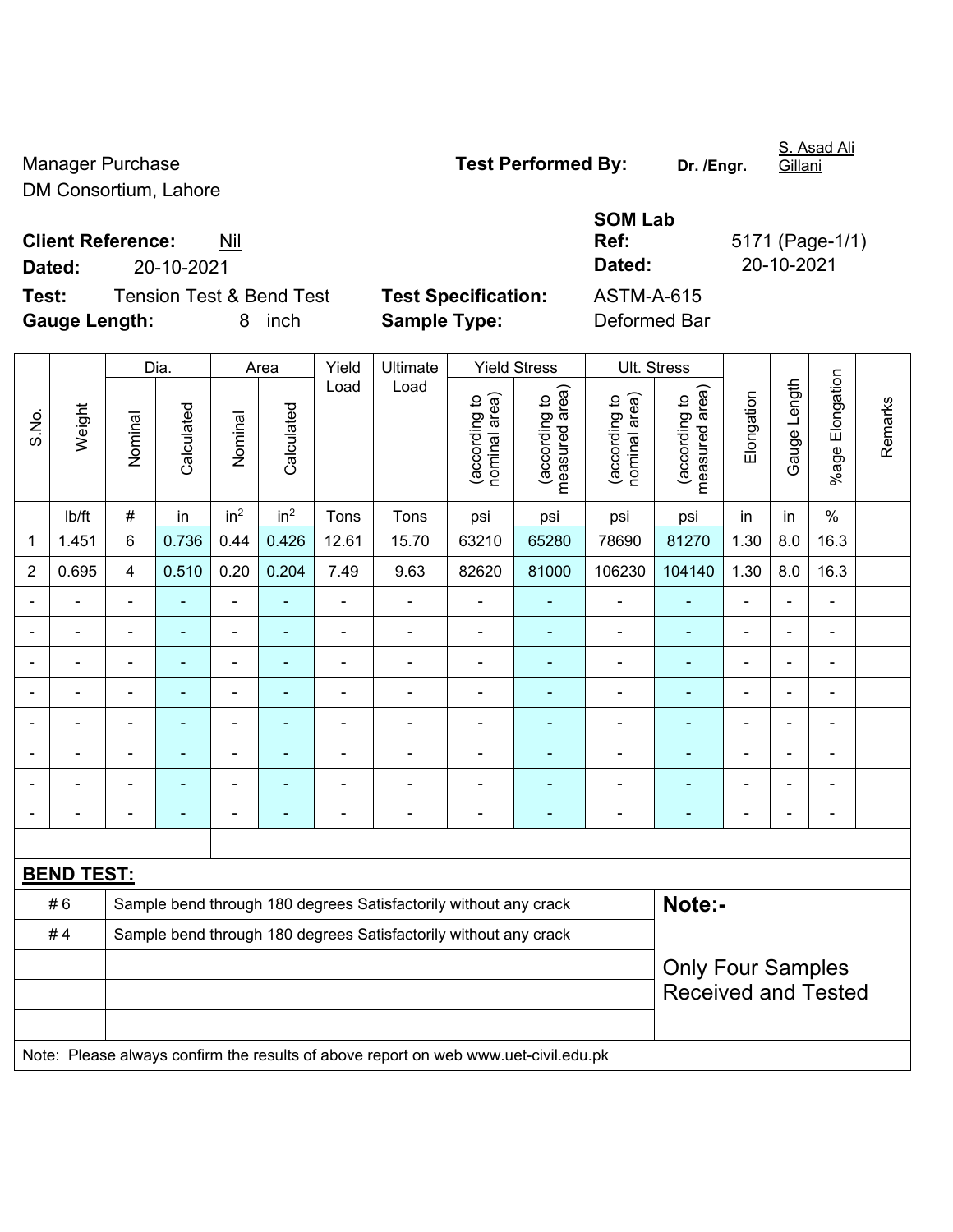Mr. Adeel Basit **Test Performed By:** Dr. /Engr. M. Rehan Ashraf

Managing Director, Adeel & Brothers Auto Plaza, Lahore

### **Client Reference:** Nil

**Dated:** 20-10-2021 **Dated:** 20-10-2021

**Test:** Tension Test & Bend Test **Test Specification:** ASTM-A-615 **Gauge Length:** 8 inch **Sample Type:** Deformed Bar (AF Steel)

| <b>SOM Lab</b> | 5173 & 5174(Page- |
|----------------|-------------------|
| Ref:           | 1/1)              |
| Dated:         | 20-10-2021        |
|                |                   |

|                          |                   |                | Dia.                     |                 | Area                         | Yield          | Ultimate                                                                            |                                | <b>Yield Stress</b>             |                                | Ult. Stress                                            |                              |                |                        |         |  |  |
|--------------------------|-------------------|----------------|--------------------------|-----------------|------------------------------|----------------|-------------------------------------------------------------------------------------|--------------------------------|---------------------------------|--------------------------------|--------------------------------------------------------|------------------------------|----------------|------------------------|---------|--|--|
| S.No.                    | Weight            | Nominal        | Calculated               | Nominal         | Calculated                   | Load           | Load                                                                                | nominal area)<br>(according to | (according to<br>measured area) | nominal area)<br>(according to | area)<br>(according to<br>measured                     | Elongation                   | Gauge Length   | <b>%age Elongation</b> | Remarks |  |  |
|                          | lb/ft             | #              | in                       | in <sup>2</sup> | in <sup>2</sup>              | Tons           | Tons                                                                                | psi                            | psi                             | psi                            | psi                                                    | in                           | in             | $\frac{0}{0}$          |         |  |  |
| 1                        | 1.491             | 6              | 0.747                    | 0.44            | 0.438                        | 14.78          | 20.61                                                                               | 74090                          | 74430                           | 103310                         | 103790                                                 | 1.30                         | 8.0            | 16.3                   |         |  |  |
| $\overline{2}$           | 0.635             | $\overline{4}$ | 0.488                    | 0.20            | 0.187                        | 7.08           | 9.19                                                                                | 78130                          | 83560                           | 101390                         | 108440                                                 | 1.20                         | 8.0            | 15.0                   |         |  |  |
|                          |                   |                |                          | $\blacksquare$  | ä,                           |                | $\blacksquare$                                                                      | ä,                             | ä,                              | $\blacksquare$                 | $\blacksquare$                                         | ÷.                           | $\blacksquare$ | ÷                      |         |  |  |
| $\blacksquare$           |                   | $\blacksquare$ | $\blacksquare$           | ä,              | ٠                            | $\blacksquare$ | $\blacksquare$                                                                      |                                | $\blacksquare$                  | $\overline{\phantom{a}}$       | $\blacksquare$                                         | ä,                           | $\blacksquare$ | $\blacksquare$         |         |  |  |
| $\blacksquare$           |                   | $\blacksquare$ | $\blacksquare$           | ۰               | $\qquad \qquad \blacksquare$ | $\blacksquare$ | $\overline{\phantom{a}}$                                                            | $\overline{\phantom{a}}$       | $\qquad \qquad \blacksquare$    | $\blacksquare$                 | $\blacksquare$                                         | $\qquad \qquad \blacksquare$ | $\blacksquare$ | $\blacksquare$         |         |  |  |
|                          | $\blacksquare$    | $\blacksquare$ | ÷,                       | ÷,              | $\qquad \qquad \blacksquare$ | $\overline{a}$ | $\overline{a}$                                                                      | $\blacksquare$                 | ÷                               | $\blacksquare$                 | $\blacksquare$                                         | $\frac{1}{2}$                | $\blacksquare$ | $\blacksquare$         |         |  |  |
| Ē,                       | $\blacksquare$    | $\blacksquare$ | ä,                       | ÷,              | ÷                            | $\blacksquare$ | $\blacksquare$                                                                      | $\blacksquare$                 | ÷                               | $\overline{\phantom{a}}$       | $\blacksquare$                                         | ÷,                           | $\blacksquare$ | ÷,                     |         |  |  |
|                          |                   |                |                          | $\blacksquare$  | ۰                            |                |                                                                                     | $\blacksquare$                 | ÷                               |                                | $\overline{\phantom{a}}$                               |                              | $\blacksquare$ |                        |         |  |  |
|                          |                   |                |                          |                 |                              |                | $\overline{\phantom{0}}$                                                            | $\blacksquare$                 | ä,                              | $\overline{\phantom{0}}$       | $\blacksquare$                                         | $\blacksquare$               |                | -                      |         |  |  |
| $\overline{\phantom{a}}$ |                   | $\blacksquare$ | $\overline{\phantom{0}}$ | ۰               | $\overline{\phantom{0}}$     | $\blacksquare$ | $\overline{\phantom{a}}$                                                            |                                | ۰                               | $\qquad \qquad \blacksquare$   | ٠                                                      | $\overline{a}$               | $\blacksquare$ | $\blacksquare$         |         |  |  |
|                          |                   |                |                          |                 |                              |                |                                                                                     |                                |                                 |                                |                                                        |                              |                |                        |         |  |  |
|                          | <b>BEND TEST:</b> |                |                          |                 |                              |                |                                                                                     |                                |                                 |                                |                                                        |                              |                |                        |         |  |  |
|                          | #6                |                |                          |                 |                              |                | Sample bend through 180 degrees Satisfactorily without any crack                    |                                |                                 |                                | Note:-                                                 |                              |                |                        |         |  |  |
|                          | #4                |                |                          |                 |                              |                | Sample bend through 180 degrees Satisfactorily without any crack                    |                                |                                 |                                |                                                        |                              |                |                        |         |  |  |
|                          |                   |                |                          |                 |                              |                |                                                                                     |                                |                                 |                                | <b>Only Four Samples</b><br><b>Received and Tested</b> |                              |                |                        |         |  |  |
|                          |                   |                |                          |                 |                              |                | Note: Please always confirm the results of above report on web www.uet-civil.edu.pk |                                |                                 |                                |                                                        |                              |                |                        |         |  |  |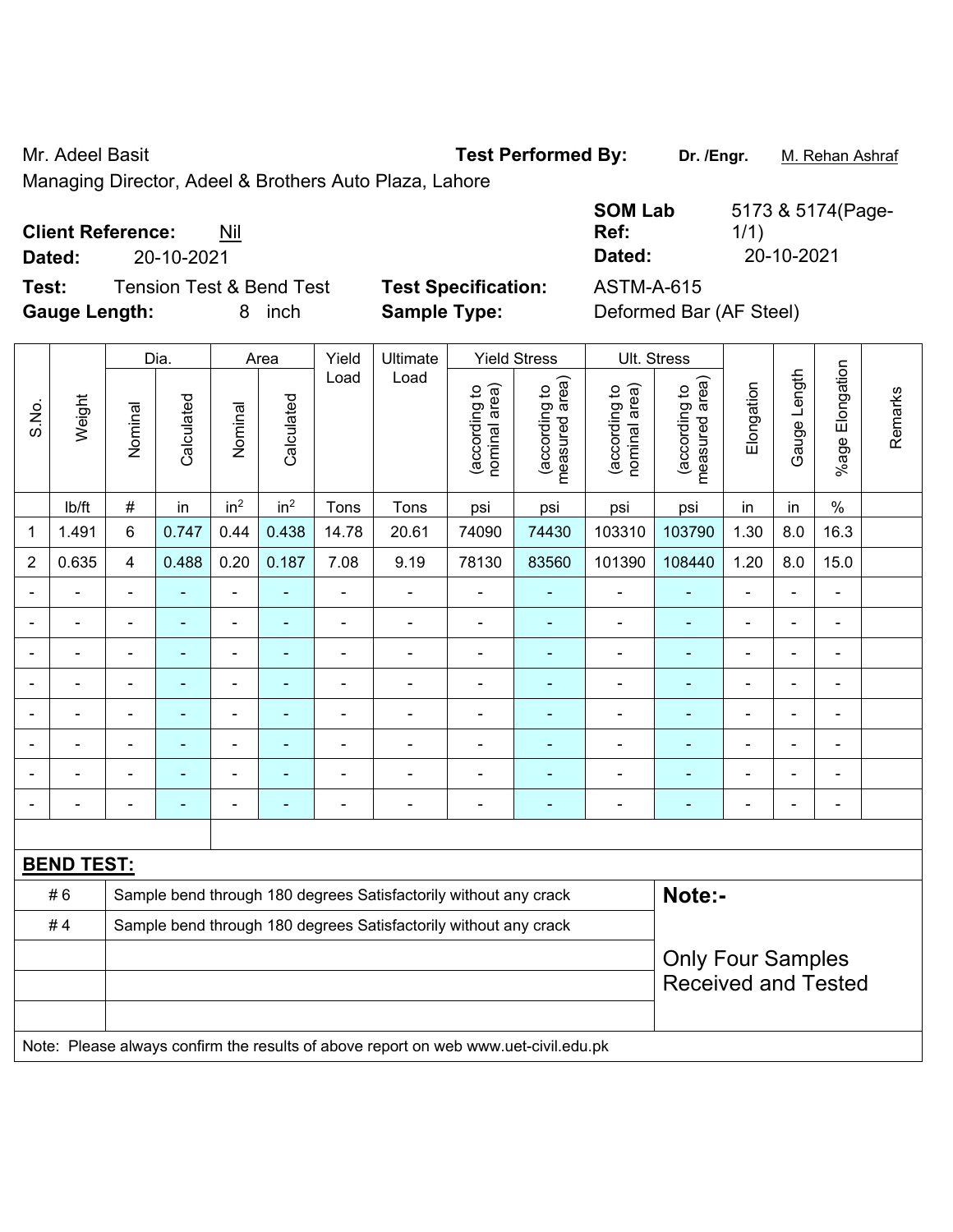Sub Divisional Officer **Test Performed By:** Dr. /Engr. Buildings Sub Division, Pattoki

S. Asad Ali Gillani

**Test:** Tension Test & Bend Test Test Specification: **Gauge Length:** 8 inch **Sample Type:** Deformed Bar

|        |                                     |                            | <b>SOM Lab</b> |                |
|--------|-------------------------------------|----------------------------|----------------|----------------|
|        | <b>Client Reference:</b><br>711/P   |                            | Ref:           | 5175(Page-1/1) |
| Dated: | 15-10-2021                          |                            | Dated:         | 20-10-2021     |
| Test:  | <b>Tension Test &amp; Bend Test</b> | <b>Test Specification:</b> | ASTM-A-615     |                |
|        |                                     |                            |                |                |

|                |                   |                                                        | Dia.                     |                 | Area            | Yield          | Ultimate                                                                            |                                | <b>Yield Stress</b>             |                                | Ult. Stress                     |                |                |                 |         |
|----------------|-------------------|--------------------------------------------------------|--------------------------|-----------------|-----------------|----------------|-------------------------------------------------------------------------------------|--------------------------------|---------------------------------|--------------------------------|---------------------------------|----------------|----------------|-----------------|---------|
| S.No.          | Weight            | Nominal                                                | Calculated               | Nominal         | Calculated      | Load           | Load                                                                                | (according to<br>nominal area) | measured area)<br>(according to | nominal area)<br>(according to | measured area)<br>(according to | Elongation     | Gauge Length   | %age Elongation | Remarks |
|                | lb/ft             | #                                                      | in                       | in <sup>2</sup> | in <sup>2</sup> | Tons           | Tons                                                                                | psi                            | psi                             | psi                            | psi                             | in             | in             | $\%$            |         |
| 1              | 1.640             | 6                                                      | 0.783                    | 0.44            | 0.482           | 19.16          | 22.24                                                                               | 96060                          | 87690                           | 111490                         | 101780                          | 1.20           | 8.0            | 15.0            |         |
| $\overline{2}$ | 1.556             | 6                                                      | 0.763                    | 0.44            | 0.457           | 13.66          | 20.82                                                                               | 68470                          | 65920                           | 104340                         | 100460                          | 1.20           | 8.0            | 15.0            |         |
| 3              | 0.666             | $\overline{4}$                                         | 0.500                    | 0.20            | 0.196           | 5.86           | 9.50                                                                                | 64640                          | 65960                           | 104770                         | 106900                          | 1.30           | 8.0            | 16.3            |         |
| 4              | 0.679             | $\overline{\mathbf{4}}$                                | 0.505                    | 0.20            | 0.200           | 6.83           | 9.76                                                                                | 75320                          | 75320                           | 107580                         | 107580                          | 1.00           | 8.0            | 12.5            |         |
|                |                   | $\blacksquare$                                         | $\blacksquare$           | $\blacksquare$  | $\blacksquare$  | ä,             | $\blacksquare$                                                                      |                                | ٠                               | $\blacksquare$                 | $\blacksquare$                  | $\blacksquare$ |                | ä,              |         |
|                |                   |                                                        | $\blacksquare$           | $\blacksquare$  | ٠               | $\blacksquare$ | $\blacksquare$                                                                      | ÷                              | ٠                               | $\blacksquare$                 |                                 | $\blacksquare$ |                | $\blacksquare$  |         |
|                |                   |                                                        |                          | ÷               |                 |                |                                                                                     | L,                             |                                 |                                |                                 |                |                |                 |         |
| $\overline{a}$ |                   | $\blacksquare$                                         | $\blacksquare$           | ÷               | ÷               | $\overline{a}$ | $\blacksquare$                                                                      | $\blacksquare$                 | ۰                               | $\blacksquare$                 | ٠                               | $\blacksquare$ | $\blacksquare$ | $\blacksquare$  |         |
|                |                   | $\blacksquare$                                         | $\overline{\phantom{0}}$ | -               | $\blacksquare$  | $\blacksquare$ | ÷                                                                                   | $\overline{a}$                 | $\blacksquare$                  | $\blacksquare$                 |                                 | $\blacksquare$ |                | ÷,              |         |
| $\blacksquare$ |                   | $\blacksquare$                                         | ٠                        | ÷               | ٠               | $\blacksquare$ | ÷                                                                                   |                                | $\blacksquare$                  | $\blacksquare$                 | $\overline{\phantom{0}}$        | $\blacksquare$ |                | ÷               |         |
|                |                   |                                                        |                          |                 |                 |                |                                                                                     |                                |                                 |                                |                                 |                |                |                 |         |
|                | <b>BEND TEST:</b> |                                                        |                          |                 |                 |                |                                                                                     |                                |                                 |                                |                                 |                |                |                 |         |
|                |                   |                                                        | No Bend test performed   |                 |                 |                |                                                                                     |                                |                                 |                                | Note:-                          |                |                |                 |         |
|                |                   |                                                        |                          |                 |                 |                |                                                                                     |                                |                                 |                                |                                 |                |                |                 |         |
|                |                   | <b>Only Four Samples</b><br><b>Received and Tested</b> |                          |                 |                 |                |                                                                                     |                                |                                 |                                |                                 |                |                |                 |         |
|                |                   |                                                        |                          |                 |                 |                | Note: Please always confirm the results of above report on web www.uet-civil.edu.pk |                                |                                 |                                |                                 |                |                |                 |         |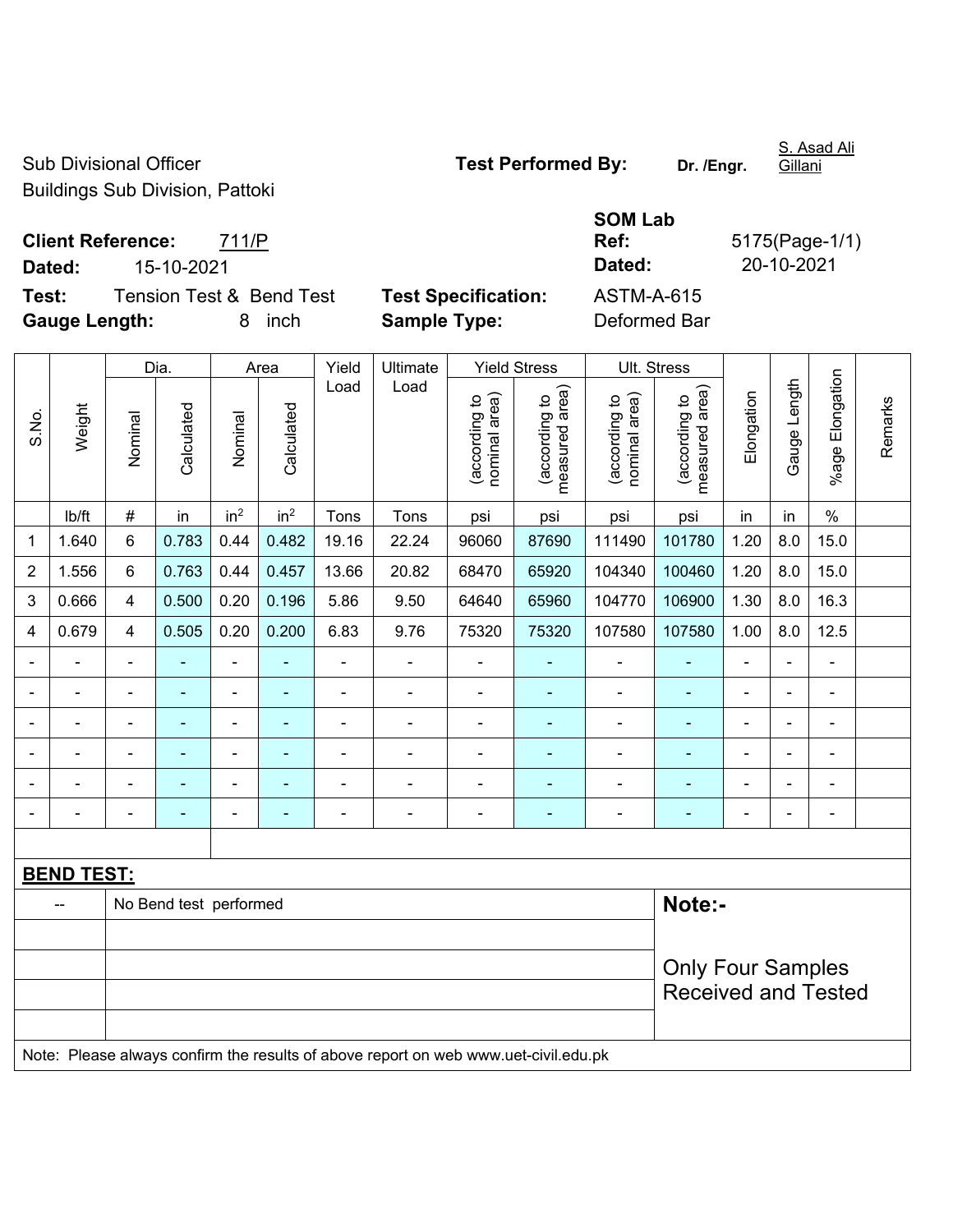Muhammad Hassan Khan **Test Performed By:** Dr. /Engr. S. Asad Ali Gillani Resident Engineer, H&TE Div., Nespak Pvt. Ltd. Lahore

**Client Reference:** 3772/103/GD/RE/05/122

**Dated:** 16-10-2021 **Dated:** 20-10-2021

**Test:** Tension Test & Bend Test **Test Specification:** ASTM-A-615 **Guage Length:** 8 inch **Sample Type:** Deformed Bar (Kamran Steel)

| <b>SOM Lab</b> | 5176(Page- |
|----------------|------------|
| Ref:           | 1/1)       |
| Dated:         | 20-10-2021 |

|                                                                        |                                                                                     |         | Dia.           |                 | Area            | Yield          | Ultimate                                                         |                                | <b>Yield Stress</b>                         |                                | Ult. Stress                     |            |                |                          |         |
|------------------------------------------------------------------------|-------------------------------------------------------------------------------------|---------|----------------|-----------------|-----------------|----------------|------------------------------------------------------------------|--------------------------------|---------------------------------------------|--------------------------------|---------------------------------|------------|----------------|--------------------------|---------|
| S.No.                                                                  | Weight                                                                              | Nominal | Calculated     | Nominal         | Calculated      | Load           | Load                                                             | nominal area)<br>(according to | (according to<br>neasured area)<br>measured | nominal area)<br>(according to | measured area)<br>(according to | Elongation | Gauge Length   | Elongation<br>$%$ age    | Remarks |
|                                                                        | lb/ft                                                                               | #       | in             | in <sup>2</sup> | in <sup>2</sup> | Tons           | Tons                                                             | psi                            | psi                                         | psi                            | psi                             | in         | in             | $\%$                     |         |
| 1                                                                      | 2.644                                                                               | 8       | 0.995          | 0.79            | 0.777           | 24.82          | 35.98                                                            | 69300                          | 70460                                       | 100460                         | 102140                          | 1.30       | 8.0            | 16.3                     |         |
| $\overline{2}$                                                         | 2.655                                                                               | 8       | 0.997          | 0.79            | 0.780           | 24.62          | 35.42                                                            | 68730                          | 69610                                       | 98890                          | 100160                          | 1.20       | 8.0            | 15.0                     |         |
| 3                                                                      | 1.527                                                                               | 6       | 0.756          | 0.44            | 0.449           | 13.30          | 19.88                                                            | 66680                          | 65340                                       | 99640                          | 97640                           | 1.30       | 8.0            | 16.3                     |         |
| 4                                                                      | 1.519                                                                               | 6       | 0.754          | 0.44            | 0.446           | 13.51          | 20.03                                                            | 67700                          | 66790                                       | 100400                         | 99050                           | 1.10       | 8.0            | 13.8                     |         |
| 5                                                                      | 0.665                                                                               | 4       | 0.498          | 0.20            | 0.195           | 5.96           | 8.41                                                             | 65760                          | 67450                                       | 92740                          | 95120                           | 1.10       | 8.0            | 13.8                     |         |
| 6                                                                      | 0.667                                                                               | 4       | 0.500          | 0.20            | 0.196           | 5.78           | 8.36                                                             | 63740                          | 65040                                       | 92180                          | 94060                           | 1.30       | 8.0            | 16.3                     |         |
|                                                                        |                                                                                     |         |                |                 |                 |                |                                                                  |                                |                                             |                                |                                 |            |                |                          |         |
|                                                                        |                                                                                     |         |                | ÷               |                 | Ē,             | $\blacksquare$                                                   | $\blacksquare$                 |                                             | $\blacksquare$                 | ä,                              |            | $\blacksquare$ | $\blacksquare$           |         |
|                                                                        |                                                                                     |         |                | $\blacksquare$  |                 |                | $\blacksquare$                                                   | $\blacksquare$                 |                                             | L,                             | $\blacksquare$                  |            | $\blacksquare$ | $\blacksquare$           |         |
|                                                                        |                                                                                     | ÷,      | $\blacksquare$ | ÷,              | ۰               | $\overline{a}$ | ÷,                                                               | $\blacksquare$                 | $\overline{\phantom{a}}$                    | $\blacksquare$                 | $\blacksquare$                  | ä,         | $\blacksquare$ | $\overline{\phantom{a}}$ |         |
|                                                                        |                                                                                     |         |                |                 |                 |                |                                                                  |                                |                                             |                                |                                 |            |                |                          |         |
|                                                                        | <b>BEND TEST:</b>                                                                   |         |                |                 |                 |                |                                                                  |                                |                                             |                                |                                 |            |                |                          |         |
|                                                                        | # 8                                                                                 |         |                |                 |                 |                | Sample bend through 180 degrees Satisfactorily without any crack |                                |                                             |                                | Note:-                          |            |                |                          |         |
|                                                                        | #6                                                                                  |         |                |                 |                 |                | Sample bend through 180 degrees Satisfactorily without any crack |                                |                                             |                                |                                 |            |                |                          |         |
| Sample bend through 180 degrees Satisfactorily without any crack<br>#4 |                                                                                     |         |                |                 |                 |                |                                                                  |                                |                                             | <b>Only Nine Samples</b>       |                                 |            |                |                          |         |
|                                                                        |                                                                                     |         |                |                 |                 |                |                                                                  |                                |                                             |                                | <b>Received and Tested</b>      |            |                |                          |         |
|                                                                        |                                                                                     |         |                |                 |                 |                |                                                                  |                                |                                             |                                |                                 |            |                |                          |         |
|                                                                        | Note: Please always confirm the results of above report on web www.uet-civil.edu.pk |         |                |                 |                 |                |                                                                  |                                |                                             |                                |                                 |            |                |                          |         |